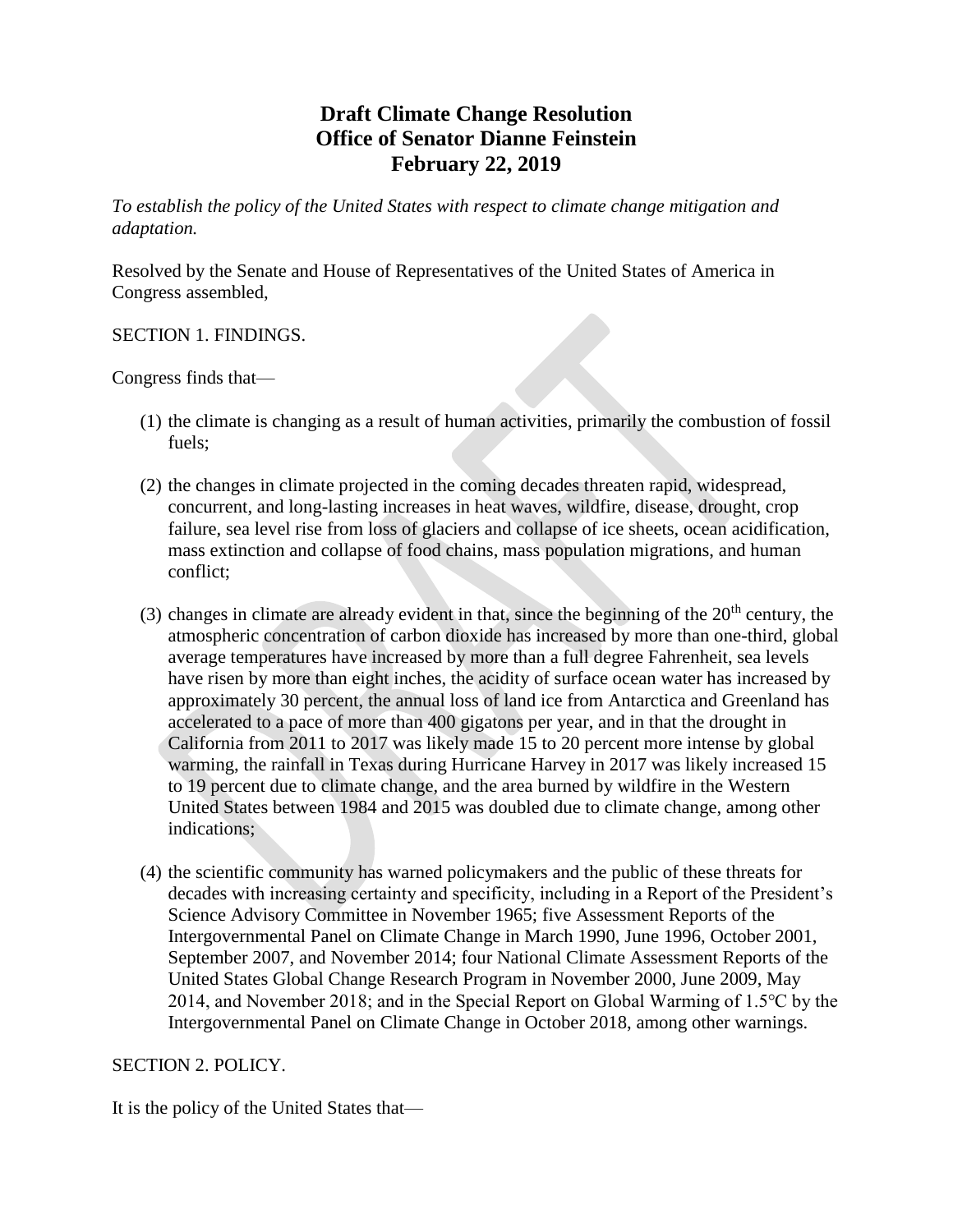- (1) The United States shall reduce net greenhouse gas emissions to zero as soon as possible and by no later than 2050, including by:
	- (A) instituting a price on carbon that increases over time, impels the cooperation of foreign nations, and uses revenues to defray household costs and spur new zeroemission investments;
	- (B) accelerating the pace of research and development to reduce the worldwide costs of technologies that facilitate the reduction of net greenhouse gas emissions to zero;
	- (C) managing land use decisions to avoid unnecessary new demand for energy;
	- (D) completing the transition to zero-emission electricity sources, to electric-drive surface transportation systems, and to efficient systems for the transmission, distribution, and storage of electricity;
	- (E) rapidly eliminating all avoidable emissions from industry, commercial buildings, residential buildings, aviation, shipping, and agriculture, including through improved energy efficiency, generation of power from waste heat, substitutes for hydrofluorocarbons, alternative processes for cement and steel production, anaerobic digestion, and transitioning from fossil fuels to carbon neutral synthetic fuels, biofuels, and electricity;
	- (F) maximizing the removal of greenhouse gases from the atmosphere, including through reforestation, improved forest and agricultural soils management, bio-energy power generation with carbon capture and sequestration, carbon mineralization, and the direct air capture of greenhouse gases;
	- (G) recommitting to emissions reduction policies that have already been prepared under existing law, including:
		- (i) remaining a party to the Paris Climate Agreement within the United Nations Framework Convention on Climate Change, which entered into force on November 4, 2016 with a commitment from the United States to reduce domestic greenhouse gas emissions by 26 to 28 percent below 2005 levels by  $2025$ ;
		- (ii) maintaining the coordinated national program of fuel economy and vehicle emission standards that are currently on course to exceed 50 miles per gallons for new automobiles and trucks by model year 2025, consistent with the standards published by the Environmental Protection Agency and the National Highway Traffic Safety Administration on October 15, 2012 at 77 FR 62624, pursuant to the Clean Air Act and the Energy Policy and Conservation Act, as amended by the Ten-in-Ten Fuel Economy Act;
		- (iii) restoring the Clean Power Plan to reduce greenhouse gas emissions from the power sector to 32 percent below 2005 levels by 2030, as published by the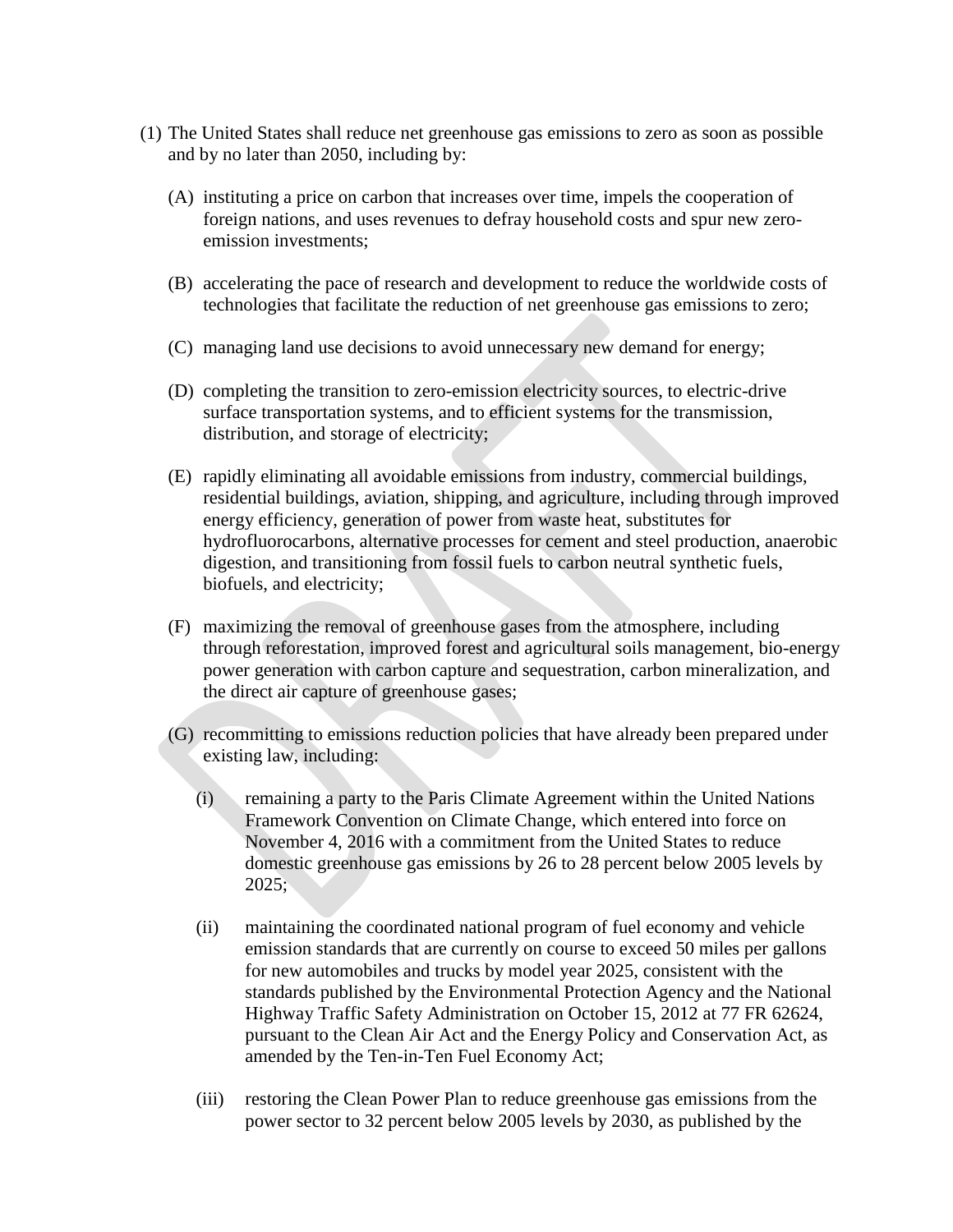Environmental Protection Agency on October 23, 2015 at 80 FR 64661, pursuant to section 111(d) of the Clean Air Act;

- (iv) restoring the new source performance standards for greenhouse gas emissions from new, modified, and reconstructed power plants as published by the Environmental Protection Agency on October 23, 2015 at 80 FR 64509, pursuant to section 111(b) of the Clean Air Act;
- (v) resuming the development of energy efficiency standards by the Department of Energy for ceiling fans, walk-in coolers and freezers, uninterruptible power supplies, portable air conditioners, boilers, residential central air conditioners, heat pumps, light bulbs, and other appliances and equipment pursuant to Title 42 of the United States Code, Chapter 77, Subchapter III;
- (vi) ratifying the Kigali Amendment to the Montreal Protocol to phase out hydrofluorocarbons as agreed to on October 15, 2016;
- (vii) maintaining the methane emission standards for new, reconstructed, and modified oil and gas sector sources as published by the Environmental Protection Agency on June 3, 2016 at 81 FR 35824;
- (viii) restoring the Waste Prevention Rule to reduce the venting and flaring of methane on public lands as published by the Bureau of Land Management on November 18, 2016 at 81 FR 83008;
- (ix) reinstating the Interagency Working Group on the Social Cost of Carbon to maintain economic estimates of the social marginal damage of greenhouse gas emissions for use in regulatory cost-benefit analyses, building on the approach employed prior to March 2017;
- (2) The United States shall prepare to adapt to the changes in climate that cannot be avoided, including by:
	- (A) rebuilding infrastructure to be more resilient to extreme weather;
	- (B) fortifying coastal communities against sea level rise and increased storm surge or else aiding relocation efforts;
	- (C) identifying alternative supplies of drinking water for communities that depend on receding glaciers, increasingly unreliable snowpack and precipitation, or aquifers that will be depleted by increasing drought;
	- (D) developing crops and agricultural practices that will maintain a reliable supply of food for the global population, including preparation for rapid shifts in crop growth zones, variations in nutritional quality, and losses due to extreme weather;